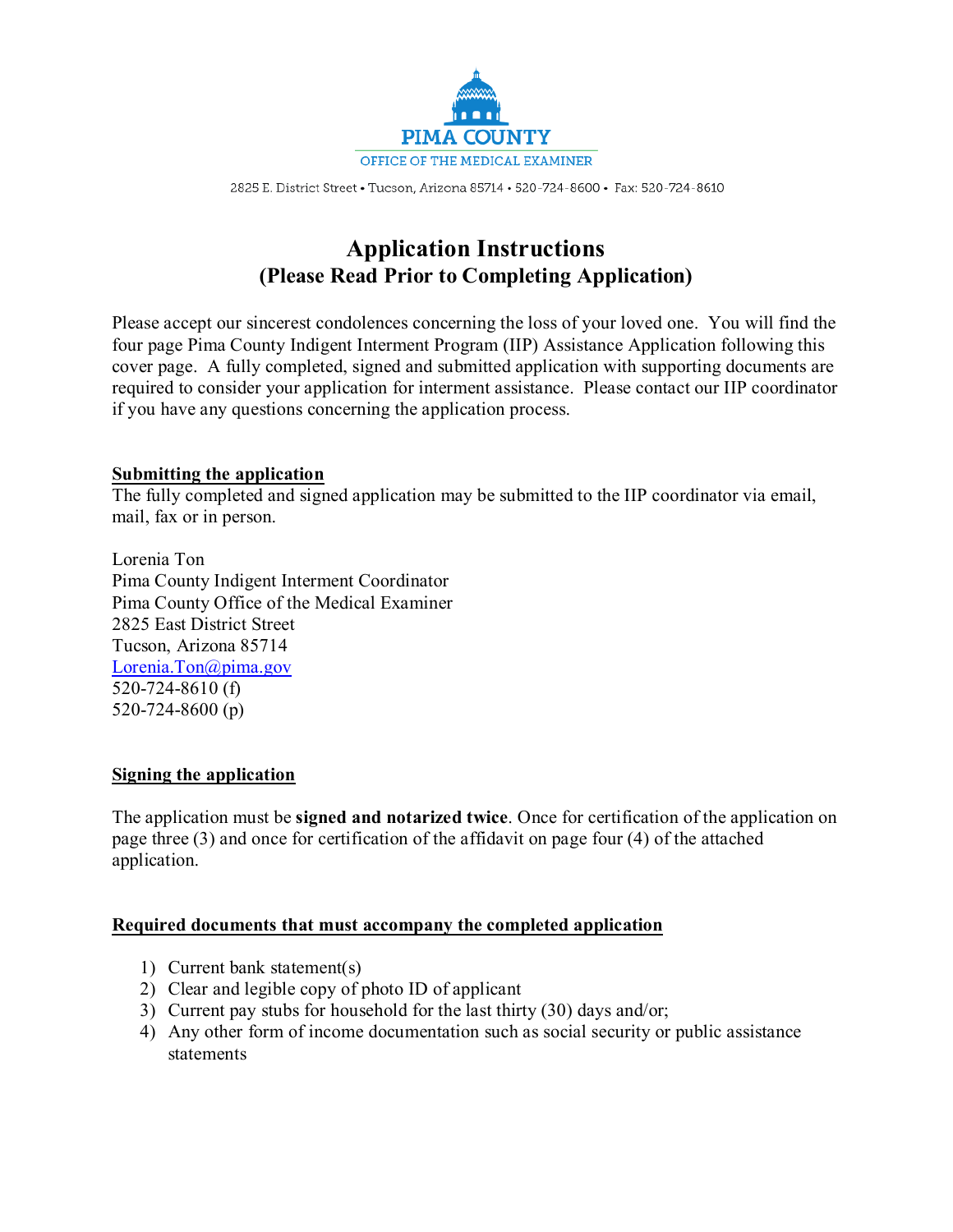

# **Indigent Interment Program Assistance Application**

| <b>Name of Decedent:</b> | and the control of the control of the control of the control of the control of the control of the control of the                                                                                                                                                                                                                                            |
|--------------------------|-------------------------------------------------------------------------------------------------------------------------------------------------------------------------------------------------------------------------------------------------------------------------------------------------------------------------------------------------------------|
|                          |                                                                                                                                                                                                                                                                                                                                                             |
|                          |                                                                                                                                                                                                                                                                                                                                                             |
|                          |                                                                                                                                                                                                                                                                                                                                                             |
|                          |                                                                                                                                                                                                                                                                                                                                                             |
|                          | Single $\Box$ Divorced $\Box$ Widow $\Box$ Married $\Box$ Separate $\Box$                                                                                                                                                                                                                                                                                   |
|                          |                                                                                                                                                                                                                                                                                                                                                             |
|                          | <u> 1989 - Johann Stoff, amerikansk politiker (* 1908)</u>                                                                                                                                                                                                                                                                                                  |
|                          |                                                                                                                                                                                                                                                                                                                                                             |
| Source:                  | <u> 1989 - Andrea Albert III, poet e poet a provincia e a provincia e a provincia e a provincia e a provincia e</u><br><u> 1989 - Johann John Harry Harry Harry Harry Harry Harry Harry Harry Harry Harry Harry Harry Harry Harry Harry Harry Harry Harry Harry Harry Harry Harry Harry Harry Harry Harry Harry Harry Harry Harry Harry Harry Harry Har</u> |
|                          |                                                                                                                                                                                                                                                                                                                                                             |
|                          | Source:                                                                                                                                                                                                                                                                                                                                                     |
|                          | Have you ever received Social Security Disability Benefits and or SSI benefits?                                                                                                                                                                                                                                                                             |
|                          |                                                                                                                                                                                                                                                                                                                                                             |
|                          | Have you ever previously applied for or received Aid? (Food Stamps, AFDC,                                                                                                                                                                                                                                                                                   |
|                          | AHCCCS, General Assistance, etc?) Yes □ No □                                                                                                                                                                                                                                                                                                                |
| If Yes:                  |                                                                                                                                                                                                                                                                                                                                                             |
|                          | Date, Eligibility Site, Worker:<br><u> 1989 - Johann Barbara, martin amerikan basal dan berasal dalam basal dalam basal dalam basal dalam basal dala</u><br>Amount:                                                                                                                                                                                         |
|                          |                                                                                                                                                                                                                                                                                                                                                             |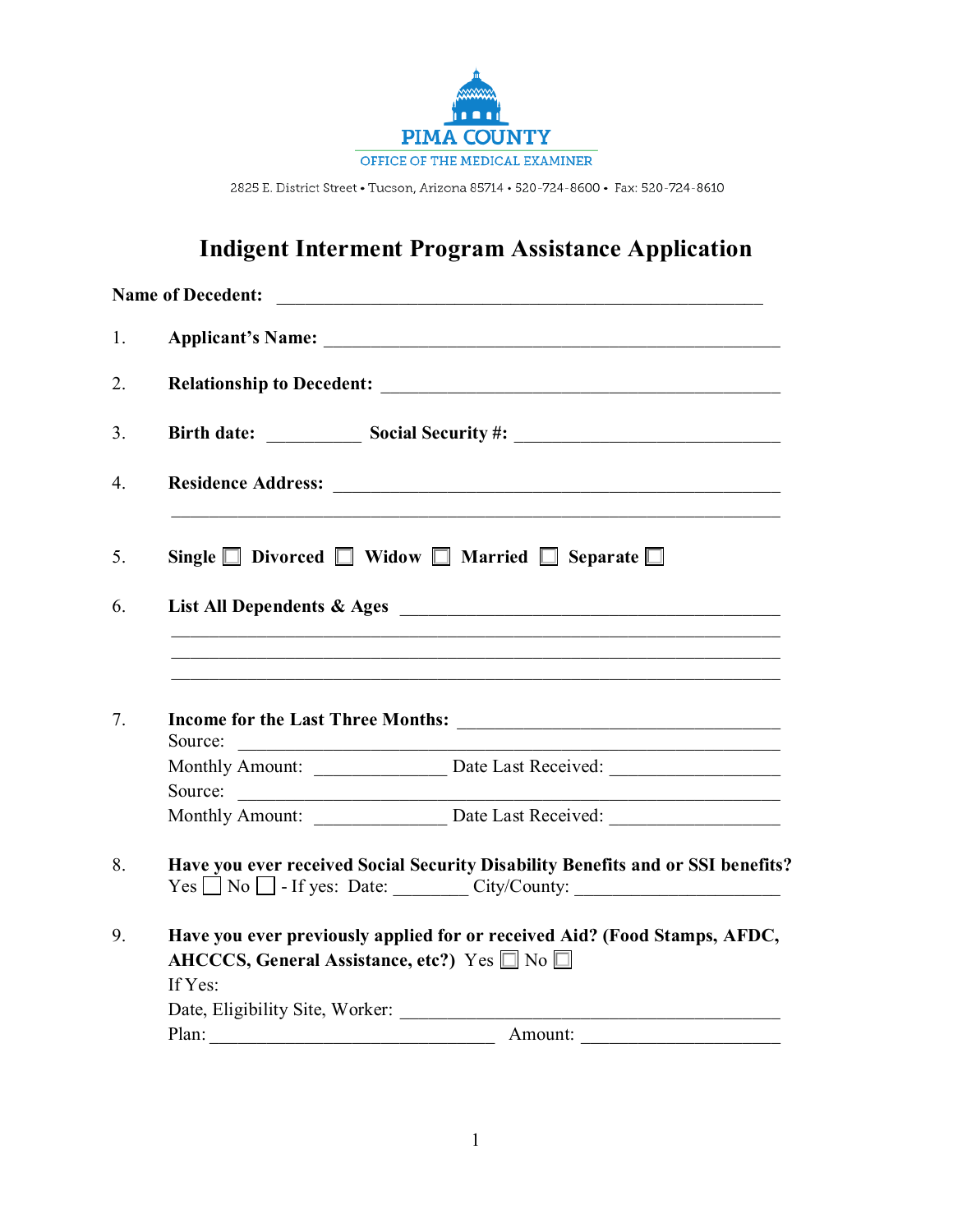

#### 10. **Do you own or are you in the process of buying any real estate?**

| Yes $  \hspace{.1cm}  $ No $\boxtimes$ |            |  |
|----------------------------------------|------------|--|
| If Yes, what/when:                     |            |  |
| Location                               |            |  |
| Use (own/home/rental)                  |            |  |
| Amount Owed:                           | Co-Owners: |  |

#### 11. **Do you pay?**

|                         | Yes | No | Amount |
|-------------------------|-----|----|--------|
| Rent                    |     |    |        |
| Mortgage                |     |    |        |
| Electricity             |     |    |        |
| Gas                     |     |    |        |
| Water/Sewer             |     |    |        |
| Garbage                 |     |    |        |
| Room and Board          |     |    |        |
| <b>Medical Expenses</b> |     |    |        |
| Insurance               |     |    |        |
| Other                   |     |    |        |

#### 12: Name of Landlord:

| Address of Landlord: |  |
|----------------------|--|
| Phone $\#$ :         |  |

### 13. **Do you own any of the following personal property?**

| Cash: $\$                                           |  |
|-----------------------------------------------------|--|
| Checking Account: \$                                |  |
| Account $\#$ :                                      |  |
| <b>Bank Name:</b>                                   |  |
| Location:                                           |  |
| Savings Account: \$                                 |  |
| Account $\#$ :                                      |  |
| <b>Bank Name:</b>                                   |  |
| Location:                                           |  |
| Stocks/Bonds (shares and company/amounts and names) |  |
|                                                     |  |

\_\_\_\_\_\_\_\_\_\_\_\_\_\_\_\_\_\_\_\_\_\_\_\_\_\_\_\_\_\_\_\_\_\_\_\_\_\_\_\_\_\_\_\_\_\_\_\_\_\_\_\_\_\_\_\_\_\_\_\_\_\_\_\_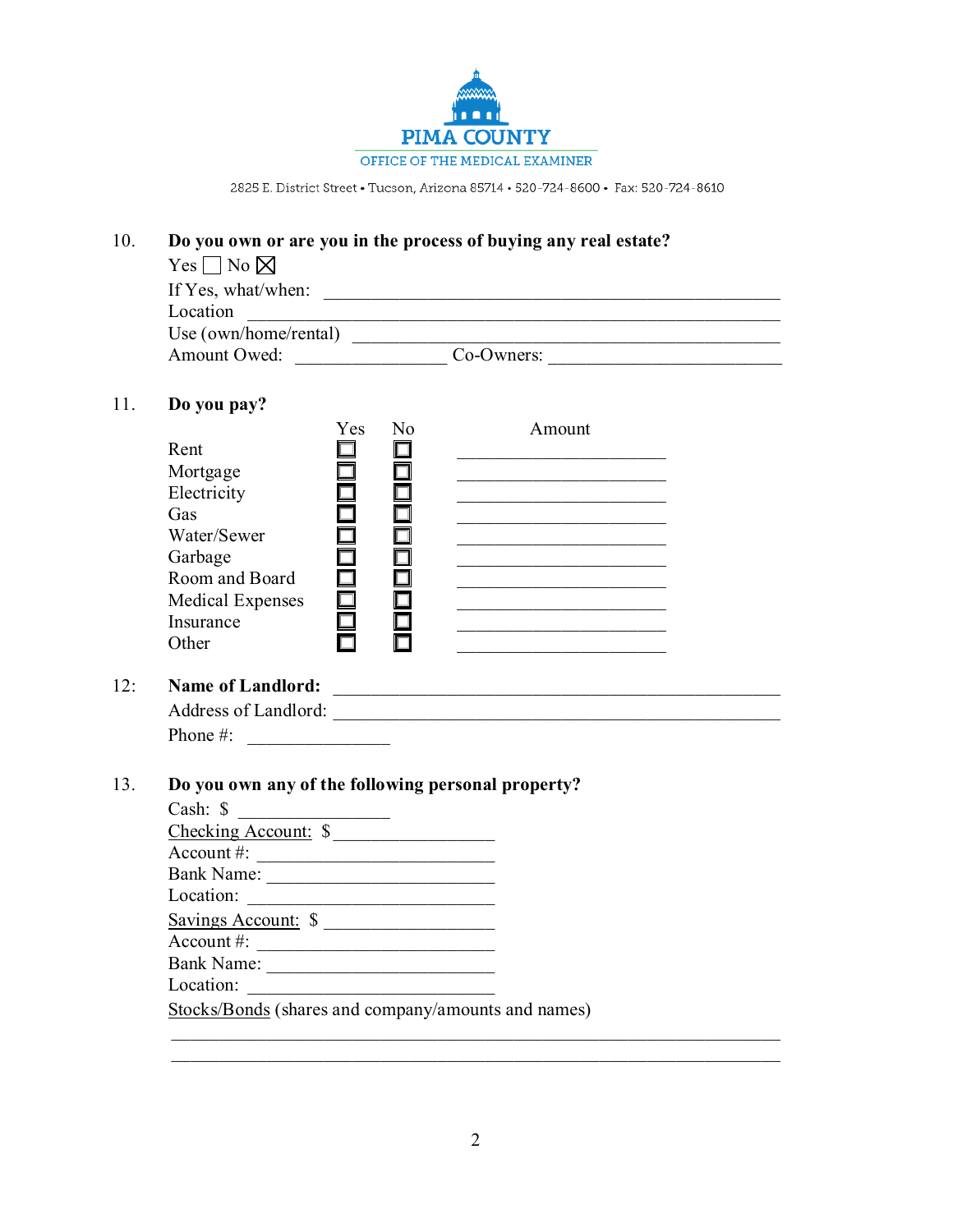

#### **CERTIFICATION**

**I declare under penalty of perjury that the foregoing statement of fact is true and correct.**

**I understand that each statement is subject to investigation and verification that proof is required for each statement and my signature constitutes authorization for such investigation.**

| Applicant's Name (Please Print): |                                                |       |
|----------------------------------|------------------------------------------------|-------|
| Applicant's Signature:           |                                                | Date: |
| day of                           | SUBSCRIBED AND SWORN to me this<br>$20 \t, by$ |       |

 $\_$ Notary Public